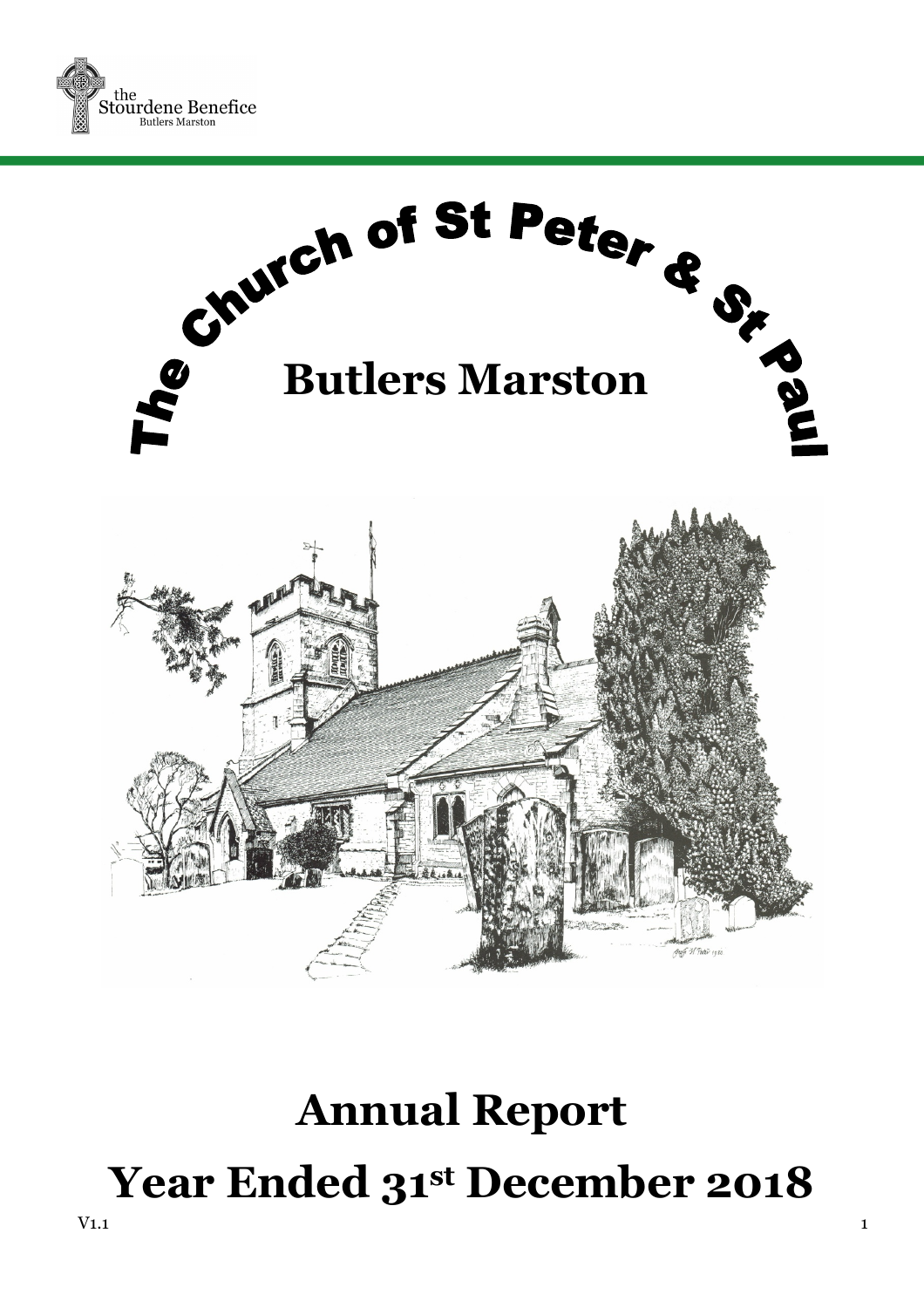

## *Matthew 6:33*

*<sup>33</sup>But seek ye first the kingdom of God, and his righteousness; and all these things shall be added unto you.*

*This report is committed to the glory of God, the parish of Butlers Marston, the dedicated hard work of its Clergy Team, Parochial Church Council & volunteers and the service of Butlers Marston's community.*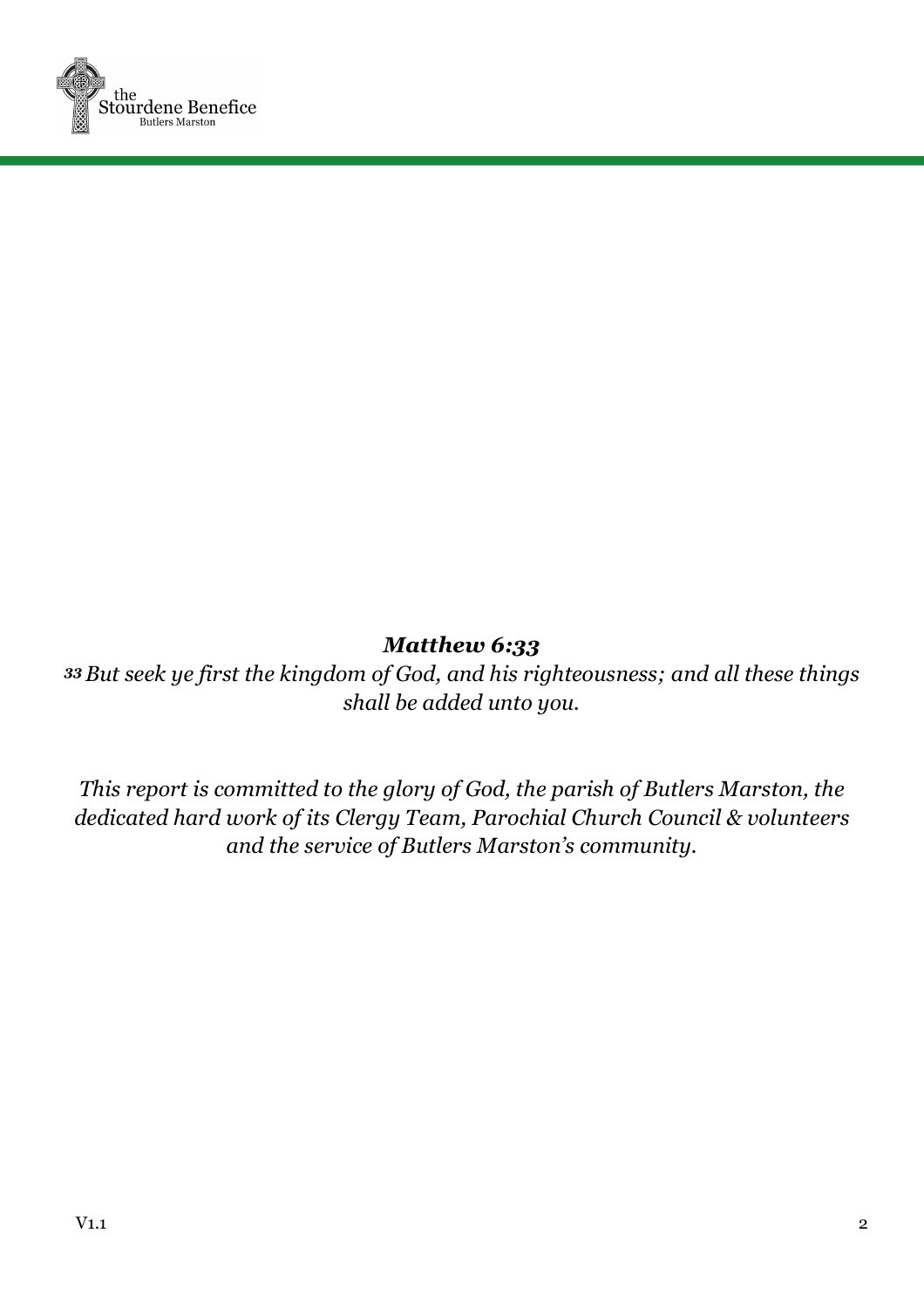

### **Butlers Marston Parochial Church Council**

### **Annual Report**

### **Year Ended 31st December 2018**

#### **ADMINISTRATIVE INFORMATION**

The Church of St Peter & St Paul is located in Butlers Marston. It is part of the Diocese of Coventry within the Church of England. The correspondence address is No. 2 Manor Cottage, Butlers Marston, Warwickshire, Cv35 0NA

Butlers Marston Parochial Church Council ("PCC") members who have served from 1st January 2018 until the 2019 APCM; and from the date of the APCM until 31 December 2018 include:

#### **Ex Officio Members**

| <b>Benefice Rector</b>                                    | <b>The Rev. Sharon Goble</b><br>The Rectory<br>Ilmington<br>Warwickshire<br>CV <sub>36</sub> 4LB                                                                                                                                         |
|-----------------------------------------------------------|------------------------------------------------------------------------------------------------------------------------------------------------------------------------------------------------------------------------------------------|
| <i>House for Duty Priest:</i>                             | <b>The Rev. John Horton</b><br>The Vicarage<br>Alderminster<br>Stratford-upon-Avon<br>Warwickshire<br>$CV37$ $8PE$                                                                                                                       |
| <i>Wardens:</i><br>Representatives for the Deanery Synod: | Mr. Matthew Arnold<br>Mrs. Lynn Arnold                                                                                                                                                                                                   |
|                                                           | <b>Elected Members</b>                                                                                                                                                                                                                   |
| Parochial Church Council                                  | Mrs. Linda Nevill (Secretary)<br>Mrs. Lynn Arnold ( <i>Treasurer</i> )<br>Mrs. Diane Burman<br>Mr. William Forsyth<br>Mrs. Christina Grange (Electoral Roll Officer)<br>Mr. Christian Hilton<br>Mrs. Sarah Mountford<br>Mr. Mark Roberts |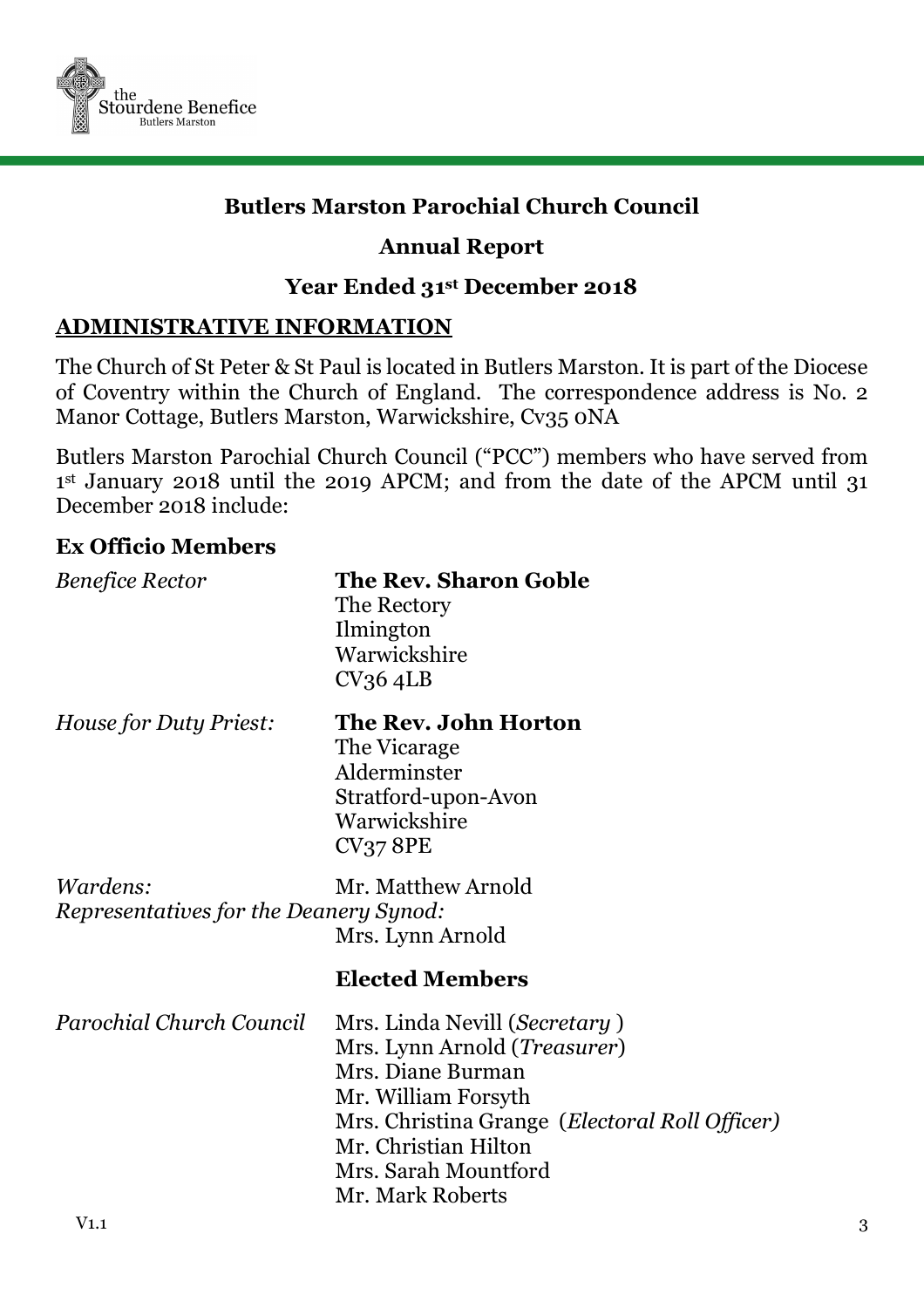

Members of the PCC are either ex officio or elected by the Annual Parochial Church Meeting ("APCM") in accordance with the Church Representation rules. All church attendees are encouraged to register on the Electoral Roll and stand for election to the PCC.

The PCC is a corporate body established by the Church of England. The PCC operates under the Parochial Church Council Powers Measure and is a charity excepted from registration with the Charity Commission.

#### **Banks**

**HSBC** 13 Chapel Street Stratford-upon-Avon Warwickshire CV37 6ET

NS & I Glasgow G58 1SB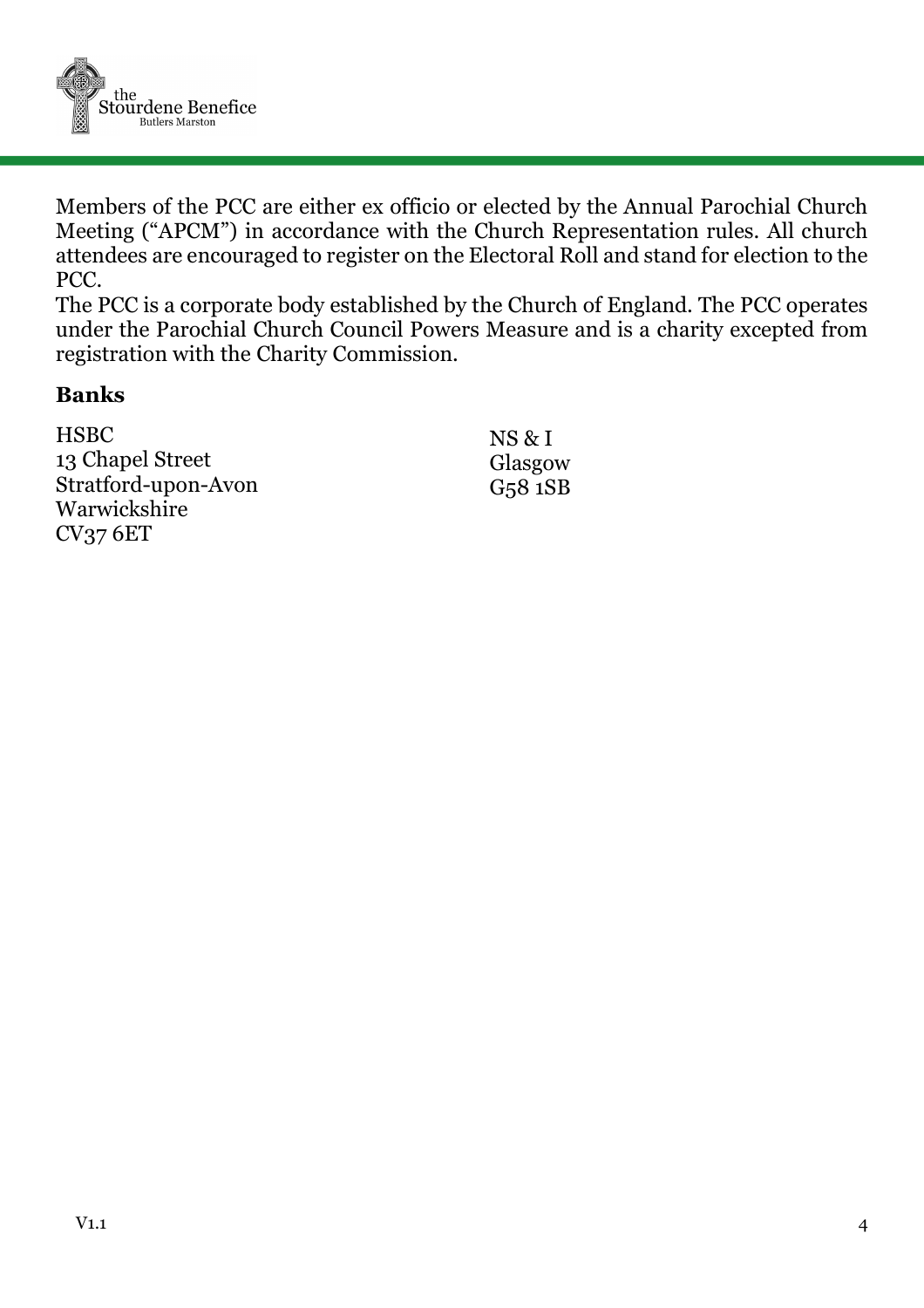

#### **AIM & PURPOSES**

St Peter and St Paul's Parochial Church Council (PCC) has the responsibility to and, is pleased to work and develop its relationship with the incumbent Rector, The Rev. Sharon Goble and Associate Minister, The Rev. John Horton in promoting the ecclesiastical parish, the whole mission of the Church, pastoral, evangelical, social and ecumenical. The PCC is also specifically responsible for the maintenance of the Church of St Peter & St Paul, Butlers Marston and its churchyard.

The PCC is committed to facilitating an open, welcoming and inclusive church so that all our neighbours feel welcome to, and are enabled to worship and be part of the church community in the parish Butlers Marston.

The PCC actively listens to the input of its parish and regularly reviews the church offering making suggestions as to how its services feed the spiritual needs of its congregation.

Further, the PCC takes the church's position as the only available public building in the parish seriously and keenly seeks to accommodate events that maintain its thriving community and also to provide support in developing it. Various community based activities to maintain, build and support the parish are supported by the PCC and accommodate a variety of different community needs and preferences.

To facilitate the above aims, it is imperative that we maintain the fabric of The Church of St Peter & St Paul so that it may remain the central hub for parish worship and community. This, we believe is considered a priority by many of the parish's residents.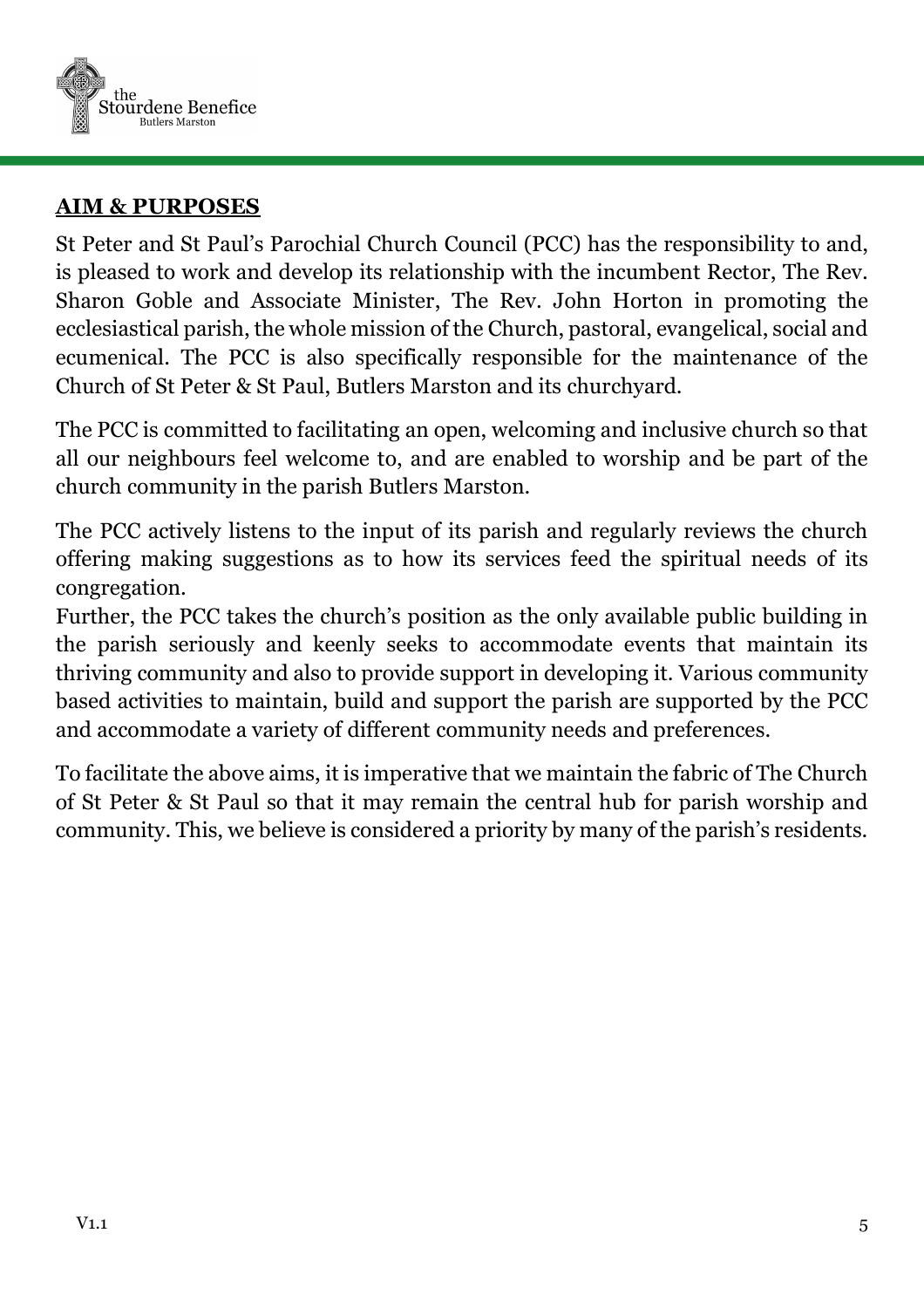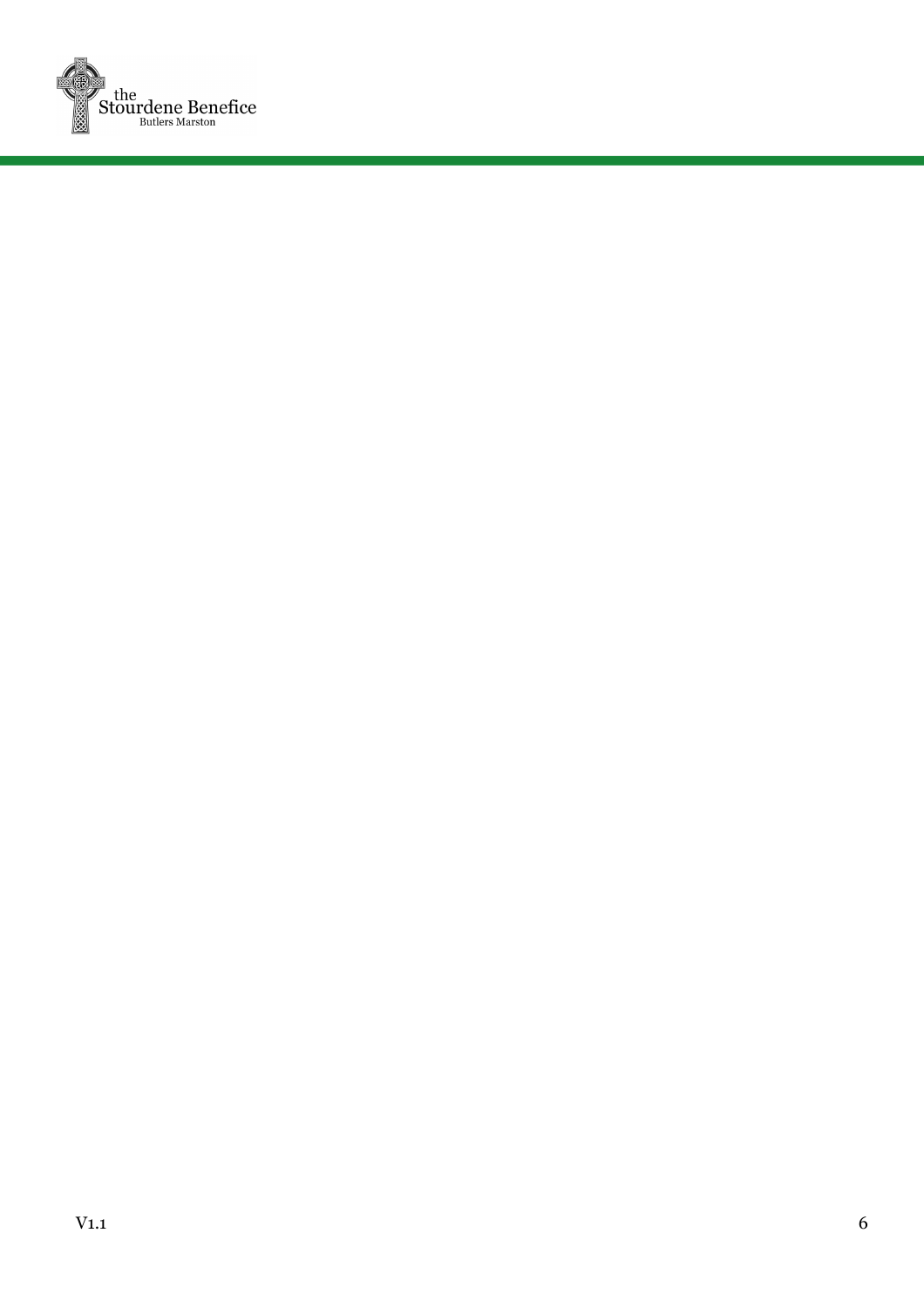

## **VICARS' REPORT**

## **Stourdene Benefice Rector's Report 2019 From Rev'd Sharon Goble**

## **What's New?**

**Messy Church** was run in a five day holiday club in August in the mornings in Ettington and afternoons in Newbold, thanks to the huge efforts and commitment of those willing to put themselves in the way of being in the team. As this way of doing church is working for so many churches in reaching those outside of their regular congregations, I wanted to begin with the holiday club to give it another really good try – and also after a few years without, to build on the traditions which many of us have seen to be fruitful of running holiday clubs. In Ettington we had contact with 22 different families which included 51 children and young people but not all at the same time! In Newbold, we had contact with 22 different families which included 48 children and young people (5 of whom overlapped with those we also had contact with in Ettington.) In Ettington we have since built on this shape of church in **Messy Christingle, Messy Start, Messy Mission** and at the time of writing plan **Messy Mothering Sunday** (also at Newbold), **Messy Palms and Messy Good Friday**. Messy Easter will be shared with Key stage 1 of Ettington Church of England Primary School. With thanks to those from our congregations who have come to help make it happen by mucking in and also be part of the welcoming and nurturing of those who are younger in faith and age. It's so much more effective when there are others among the faithful there to welcome and join in and share intergenerationally which also stretches us to think differently about and articulate our faith!

**Bible Book Club** – with reference to resources from the Bible Society, (though the discussions of this group of a regular 9 needs very little prompting!) we have so far read and discussed Genesis, Galatians, Exodus, Luke, Joshua and Judges. I love this stimulating, friendly and open-minded group!

Changes in pattern of worship – **sung evensongs** in Pillertons for Advent with the choir and in Halford alternating every other month with **evening worship** which has taken various forms for festivals and also explored themes with celtic and reflective liturgies; we came together for a Benefice service for **Pentecost** so that like the disciples in Acts 2 "we were all together in one place" to celebrate the birthday of the Church.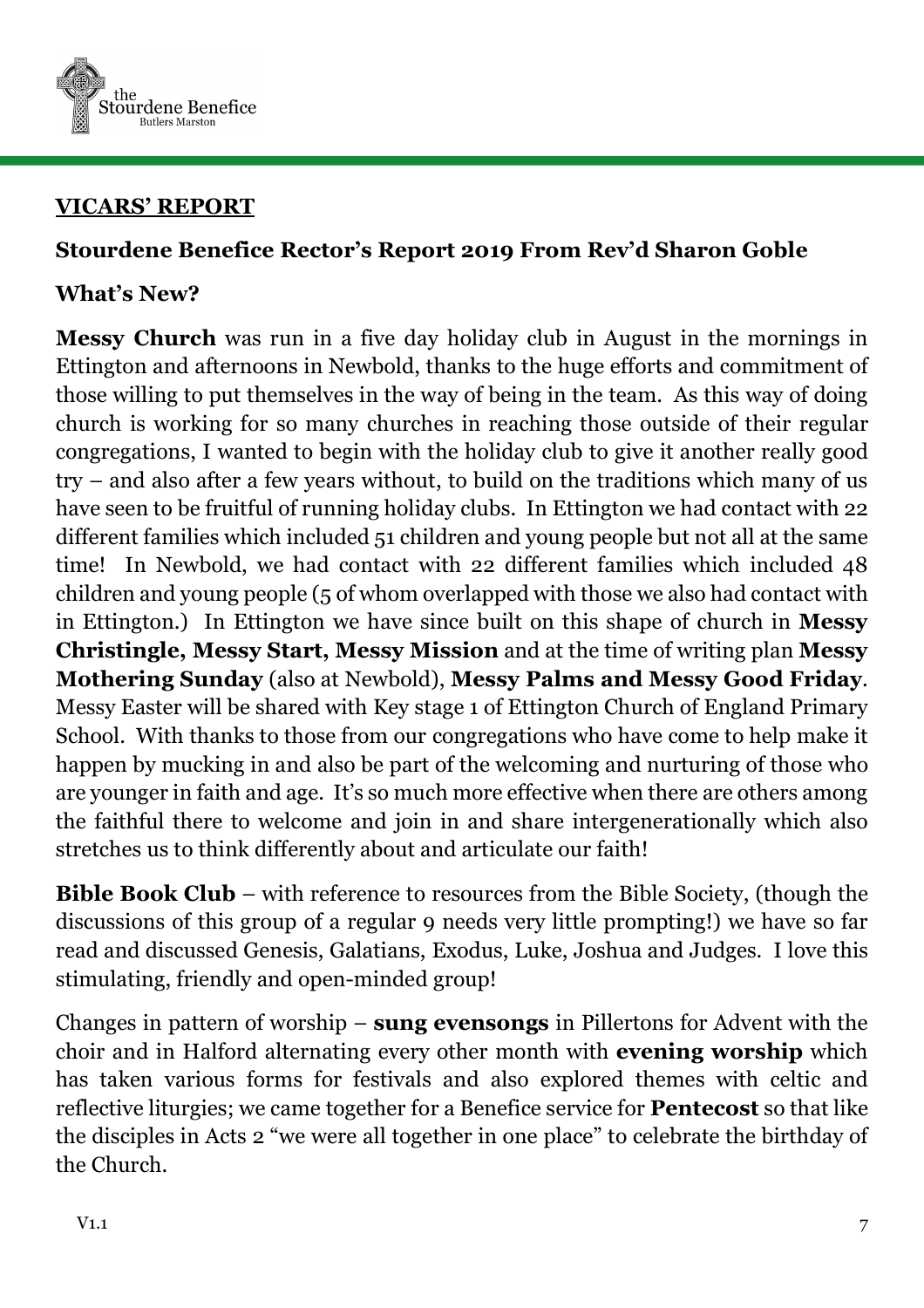

**Prayer stations –** in each of our church buildings as part of the global movement of prayer Thy Kingdom Come and again for Lent 2019. Although there is not much sign of engagement with these, it is part of my ministry and spirituality to offer them, and hopefully helps keep our church buildings engaging and fresh for all who come into them quite apart from our regular worship pattern.

**Marriage preparation afternoon** on the Sunday before Valentine day welcomed 8 couples (1 of those from Ilmington Benefice) From the appreciative comments of almost everyone it was, as hoped, an extension of hospitality and welcome to strengthen their sense of belonging and spark, we hope, more thoughts about faith for life as well as pastorally supporting them in looking ahead to building marriage. With thanks to John and Chris who jointly led with me, and also Pip and Reg who were open to share their own story and provide amazing cake and fizz for this to be celebratory (and one couple to practise cutting!)

**Diocesan centenary** – the Cross of Nails was received in both our church schools with special services including one at the Cathedral; a few from the Benefice attended the Diocesan Festival in May and Conference in November; GIFT joined in a pig roast on a farm to hear Archbishop of Canterbury on his visit to the Diocese.

**Little Gems** is a new stay and play group which was the initiative of Newbold and Tredington CofE school with which I have partnered to support as I have become aware of newcomers to this changing village who need a network on the doorstep, whilst acknowledging that there are other welcoming similar groups already in our benefice.

# **What's Next?**

**Natural Church Development data** to be refreshed across the Benefice which will inform our **Benefice Development morning** on 29th September 2019

To ask the questions: how can we continue to be an effective prayerful presence in our community? What can we do better together? **SOW Good!** an opportunity for anyone who likes singing of any age to explore a range of music for worship will be one expression to this exploration.

**Nurture group and confirmation** – both for adults and young people, as I have been approached by both.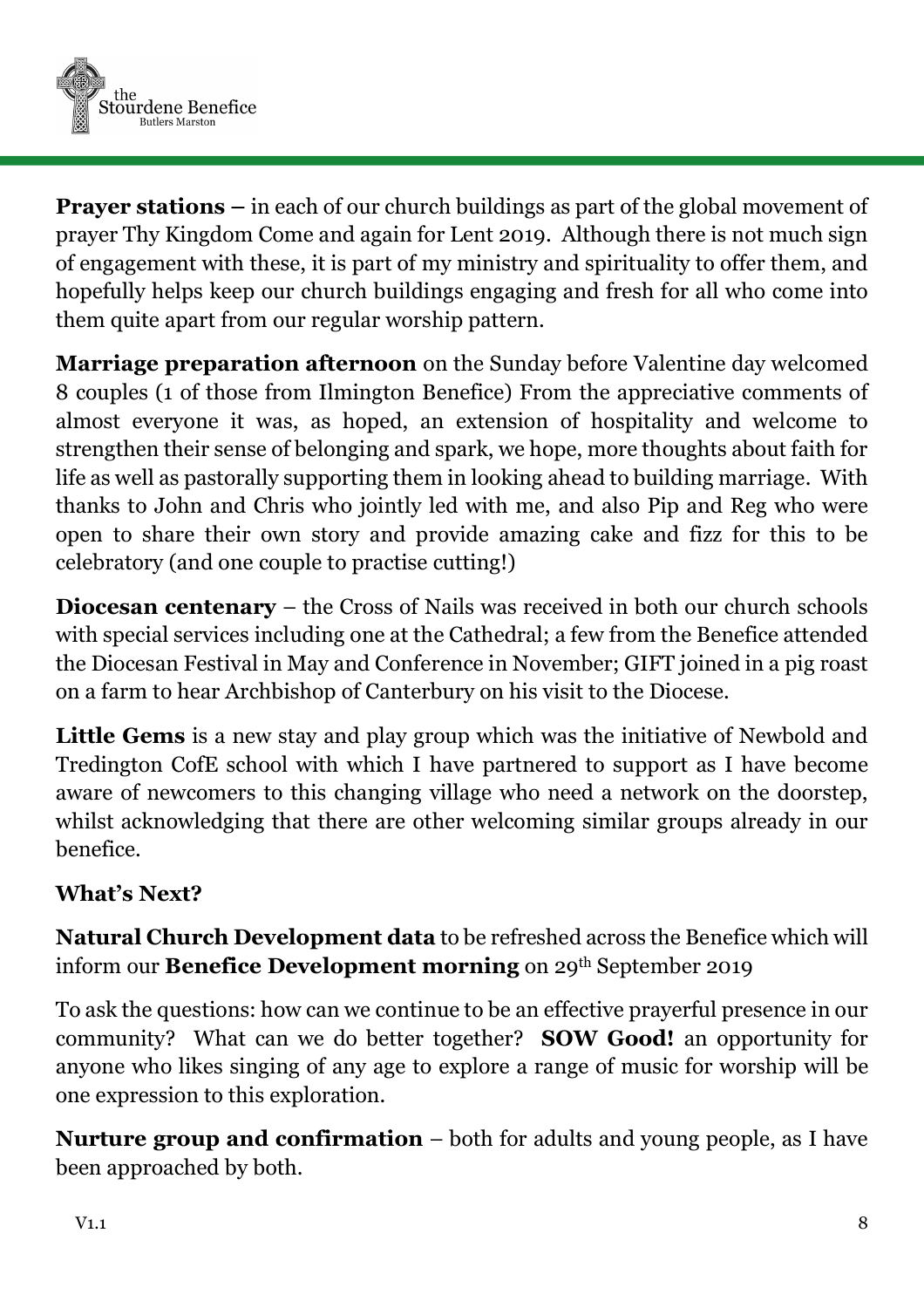

A new shape of Faith group and exploration of **small group** resources that invite **faith sharing**.

With huge thanks to all who do so much in the life of the Stourdene Benefice through activity in church and in our communities, and in prayer, their own ministries and support and encouragement of the clergy. With special thanks to John and Liz Horton who will have retired by the next APCM- we will of course make more of our thanks and appreciation in their last service on 1st September 2019, but while they are still here to read the reports, they should know how they will be missed!

## **Rev'd John Horton, Associate Minister Adds:**

**The Christianity Explored Course** ran in January and February with five people taking part. The course developed by All Souls Langham Place included an away day and was an exploration of the Gospel of Mark and clearly sets out the basics of the Christian faith. One person attending the course was confirmed by the Bishop of Coventry at Long Compton in April.

During **Advent** a group of people attended a course entitled "Life to the full?" which was produced by York Courses. This Bible-based four session course enabled us to consider and discuss various aspects of our lives and learn more about a truly Christian approach to life.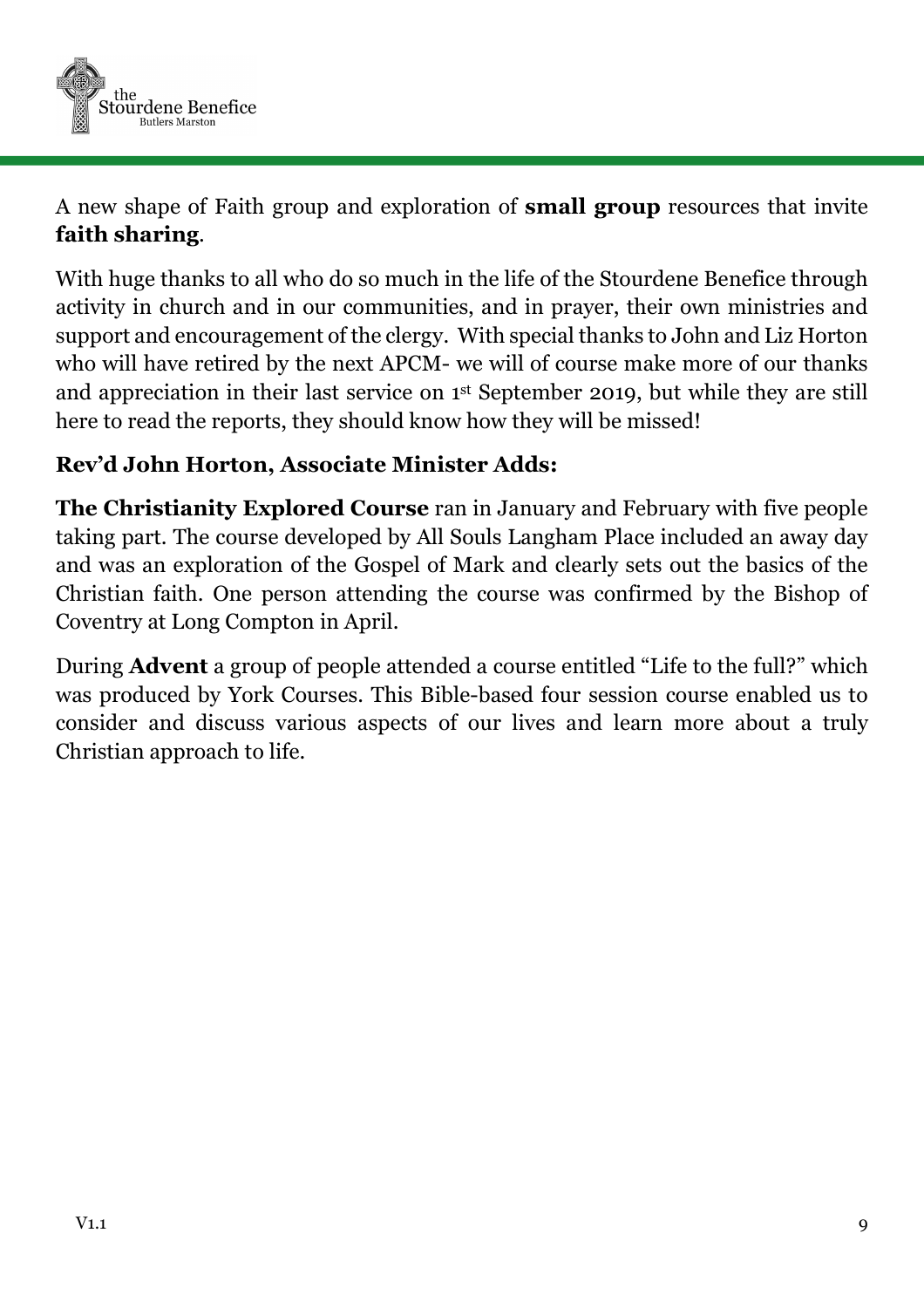

# **CHURCHWARDEN'S REPORT**

# **Statistics**

|                                                 | <b>Number of Services</b> |                         |                          |                | <b>Average Attendance</b> |                |                |           |
|-------------------------------------------------|---------------------------|-------------------------|--------------------------|----------------|---------------------------|----------------|----------------|-----------|
| Table 1                                         | 2018                      | 2017                    | 2016                     | 2015           | 2018                      | 2017           | 2016           | 2015      |
|                                                 |                           | <b>Regular Services</b> |                          |                |                           |                |                |           |
| <b>BCP</b>                                      |                           |                         |                          |                |                           |                |                |           |
| Communion<br>(less Easter &<br>Christmas)       | 9                         | 12                      | 8                        | 10             | 6                         | 8              | 8              | 7         |
| Common<br>Worship Holy<br>Communion             | 8                         |                         |                          |                | $\overline{7}$            |                |                |           |
| Morning<br>Prayer                               |                           | 10                      | 15                       | 14             |                           | 9              | 9              | 6         |
| Evensong                                        | 11                        | 10                      | $\overline{\phantom{0}}$ | $\blacksquare$ | 7                         | 8              |                |           |
| <b>Family Service</b><br>(less with<br>baptism) | 11                        | 9                       | 6                        | 10             | 17                        | 15             | 17             | 14        |
|                                                 | <b>Festival Services</b>  |                         |                          |                |                           |                |                |           |
| Benefice<br>Service                             | $\mathbf{O}$              | $\mathbf{1}$            | $\mathbf{1}$             | $\overline{2}$ |                           | 40             | 28             | 50        |
| Mothering<br>Sunday                             | $\mathbf{1}$              | $\mathbf{1}$            | $\mathbf{1}$             | $\mathbf{1}$   | 20                        | 22             | 31             | 31        |
| <b>Easter Day</b><br>Communion                  | $\mathbf{1}$              | $\mathbf{1}$            | $\mathbf{1}$             | $\mathbf{1}$   | 36                        | 20             | 23             | 26        |
| <b>Easter Day</b><br><b>Family Service</b>      |                           | $\mathbf{1}$            | $\mathbf{1}$             |                |                           | 39             | 32             |           |
| Rogation<br>Service                             | $\mathbf{1}$              | $\mathbf{1}$            | $\mathbf{1}$             | $\mathbf{O}$   | 10                        | 16             | 11             |           |
| Harvest                                         | $\mathbf{1}$              | $\mathbf{1}$            | $\mathbf{1}$             | $\mathbf{1}$   | 35                        | 31             | 39             | <u>36</u> |
| Remembrance                                     | $\mathbf{1}$              | $\mathbf{1}$            | $\mathbf{1}$             | $\mathbf{1}$   | $\mathbf{P}$              | 50             | 66             | 45        |
| Christingle                                     | $\mathbf{1}$              | $\mathbf{1}$            | $\mathbf{1}$             | $\mathbf{1}$   | 21                        | 19             | 40             | 23        |
| Carol Service                                   | $\mathbf{1}$              | $\mathbf{1}$            | $\mathbf{1}$             | $\mathbf{1}$   | 75                        | 67             | 100            | 93        |
| Crib Service                                    | $\mathbf{1}$              | $\mathbf{1}$            | $\mathbf{1}$             | $\mathbf{1}$   | 70                        | 80             | 81             | 44        |
| Christmas<br>Day                                | $\mathbf{1}$              | $\mathbf{1}$            | $\mathbf{1}$             | $\mathbf{1}$   | 23                        | 23             | 21             | 31        |
|                                                 |                           | <b>Special Services</b> |                          |                |                           |                |                |           |
| <b>Baptism</b>                                  | $\mathbf{1}$              | $\mathbf{O}$            | 7                        | $\mathbf{1}$   |                           | $\blacksquare$ | $\blacksquare$ |           |
| Wedding                                         | $\mathbf{O}$              | $\overline{2}$          | $\mathbf{1}$             | $\mathbf{1}$   |                           |                | -              |           |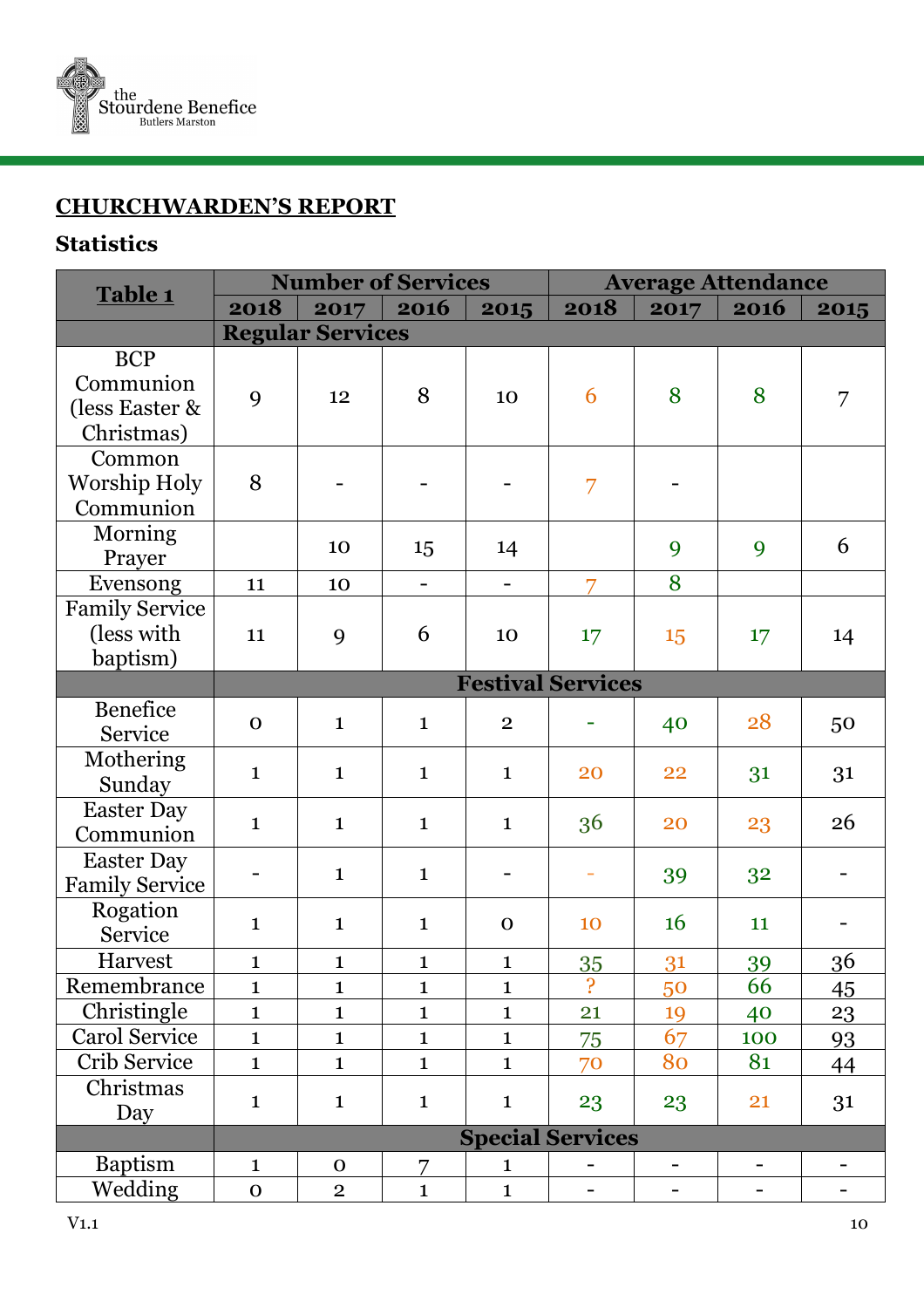

| Funeral &<br>Memorial<br><b>Services</b> |    |    |    | 3  |                 |                 |                 |                 |
|------------------------------------------|----|----|----|----|-----------------|-----------------|-----------------|-----------------|
|                                          |    |    |    |    | (Avera<br>ge of | (Avera<br>ge of | (Avera<br>ge of | (Avera<br>ge of |
|                                          |    |    |    |    | Regula          | Regula          | Regula          | Regula          |
| <b>Totals</b>                            | 50 | 55 | 45 | 50 |                 |                 |                 |                 |
|                                          |    |    |    |    | Servic          | Servic          | Servic          | Servic          |
|                                          |    |    |    |    | es)             | es)             | es)             | es)             |
|                                          |    |    |    |    |                 | 10              | 11              |                 |

## **Overview of Services**

The pattern of regular monthly services altered slightly during 2018 with the service of Morning Prayer on the first Sunday of the month being replaced by Common Worship Holy Communion. The pattern of Book of Common Prayer Holy Communion, Evensong and Family Service remains similar.

As can be seen in table 1, attendance remains broadly similar to previous years although average attendance has fallen from 10 to 9. Festival services are attracted similar numbers although attendance of the Mothering Sunday service in particular is significantly lower than in previous years.

In addition to the regular monthly and festival services, notable changes also included a Family Holy Communion service on Easter Day in lieu of an early morning BCP Holy Communion followed by egg hunt and Family Service in previous years. Overall numbers attending were lower but the number attending a service of Communion higher.

A Family Service was themed specifically to cherishing churchyards and Rev. Sharon Goble invited Godfrey Armitage, leader of the Diocesan Environmental Group to come speak at the service for which the liturgy was themed accordingly. The service and Godfrey's visit were greatly appreciated and enjoyed.

Rev. John Horton led a Family Service on the village green which was followed by a 'bring and share' picnic. The service was well attended and feedback such that it would like to be repeated in coming years.

It was a pleasure to hold a service of baptism for Sibyl Forsyth, daughter of Willie and Olivia Forsyth, Parkslade Farm, Pillerton Hersey.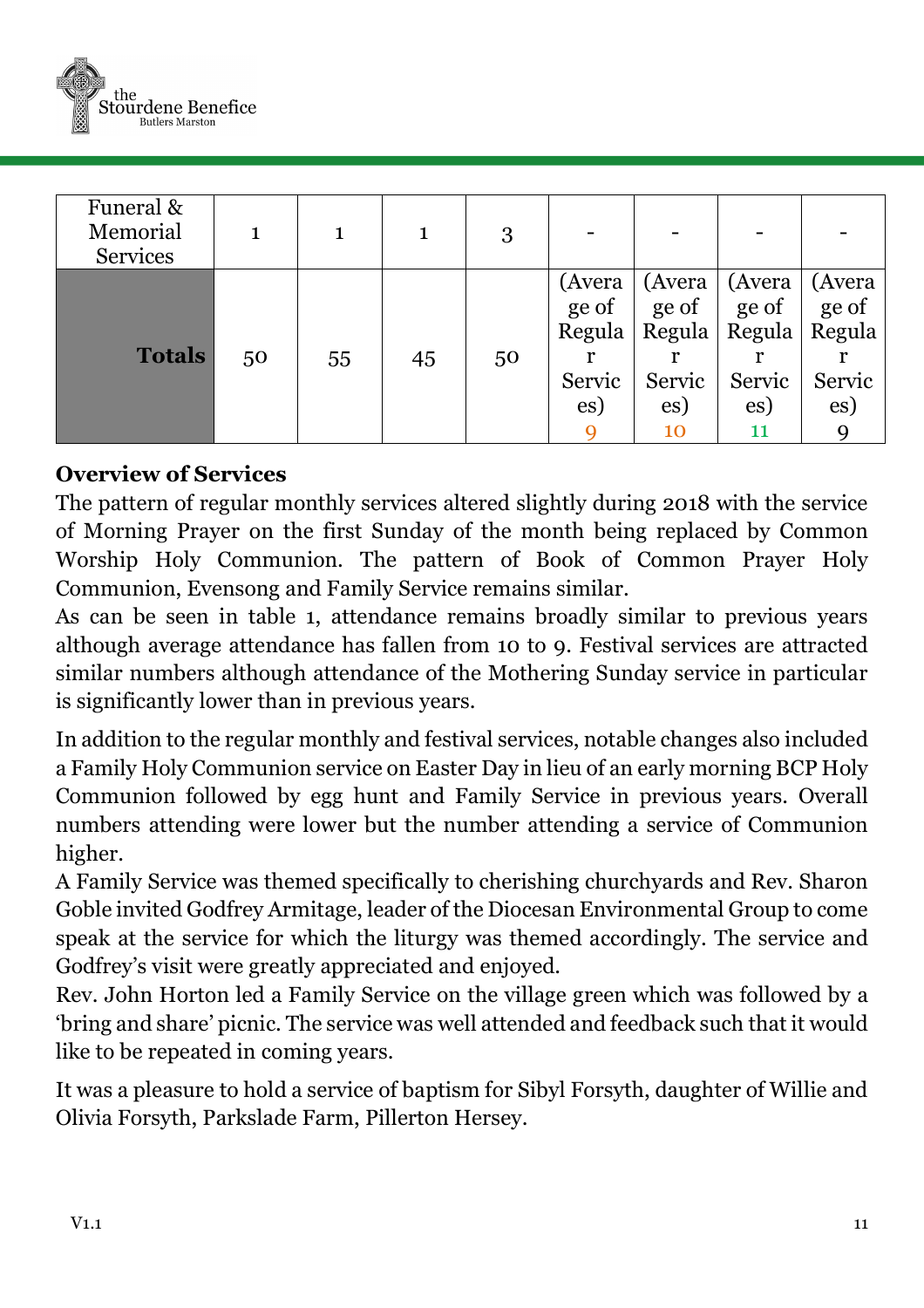

A number of services have been lay-led in 2018. Sarah Mountford and Di Burman c0 led the Rogation Sunday service and walk and a variety of congregation members come together to lead the monthly service of Evensong.

Belinda Roberts once again wrote the script for the Crib Service in 'Robin Hood – The Nativity' and directed the production. Thank you to Belinda for her creativity, gift and willingness to lead us in this service.

A group of between three and five meet each Friday for Morning Prayer at 7am prior to work. This lay-led service has developed into a much-enjoyed discussion group about the day's readings.

Once again, there is musical accompaniment at every Sunday service, whether organ or piano thank you to Lynn Arnold and Mark Roberts. Music forms a significant aspect of the worship service and we are indebted to their talent and greatly appreciate them playing for the benefit of us all.

## **Faith Group**

The Faith Group continued to meet throughout 2018, albeit more sporadically at times due to the commitments of its members. The group explored various means of exploring faith together through reading Rev. Michael Lloyd's Café Theology to completed a course provided by the London Institute of Contemporary Christianity (LICC) of Faithfulness on the Frontline. The form of the group is changing and will change during 2019 according to availability and priorities of those able to continue to support it.

# **Fabric**

2018 was a significant year for fabric repairs being made to the church in line with the recommendations made at the quinquennial inspection. These included:

| Repointing of east elevation                   | £1,200 |  |
|------------------------------------------------|--------|--|
| Repointing the interior stone archway          | £390   |  |
| Repointing of north east parapet and £120      |        |  |
| resetting of led flashing                      |        |  |
| Repointing of east window sill                 | £30    |  |
| Repointing of ridge tiles and resetting $£390$ |        |  |
| slipped tiles.                                 |        |  |
| Repair and repointing of west $£1,500$         |        |  |
| churchyard boundary wall                       |        |  |
|                                                |        |  |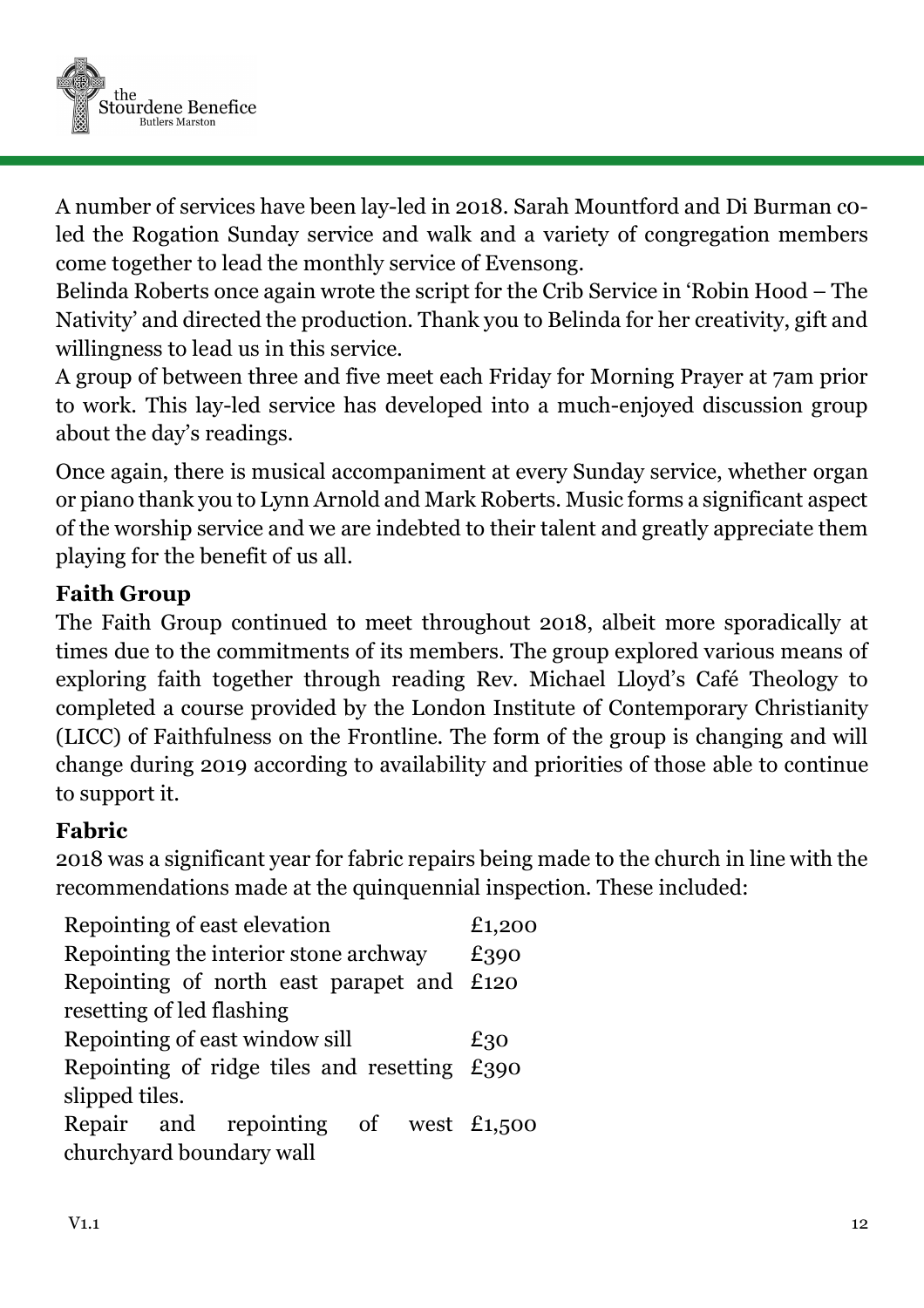

Works were carried out to a satisfactory standard by M. Hemmings Building & Alterations and in accordance with necessary permission and recommendations of the Coventry DAC.

In addition, William Forsyth and his team from Parkslade Farm restored the door and fittings to the old boiler house to make it secure for the storage of lawn mowers.

An application was made to the DAC for conversion of the current churchyard store to a WC. The PCC approves of the conversion and steps will be made in the coming year to make the installation and will make a significant improvement to the basic services of the church to support village activities.

Thank you to Bob Bearman and Robert Bowen for developing the Statement of Significance required to make the application for the WC.

# **Social Events & Fundraising**

The church works hard to provide several means of coming together in fellowship. Chat in Church continued to meet on the first Friday of the month (except during Lent and August) for informal drinks and social time. This continued to be successful and the CinC committee plan to develop the offering further in 2019.

Church Teas were once again a welcome staple during May and August bank holidays and well supported, albeit perhaps not in such numbers as previous years. Thank you to all those involved in leading and supporting this much loved calendar event.

Safari Supper was again a very enjoyable evening and a great way to engage with neighbours and friends. Likewise Harvest Supper provided a very pleasant evening to join together and share a meal. Thank you to Linda for organising the catering and Dick Leaper and many others in supporting the organisation of the event. The evening was significantly less well attended than in previous years and this was attributed to a need to improve advertisement and provide more notice. However, many attendees vocalised their appreciation of the more intimate fellowship at this meal.

The fete was again a great success and despite being a much cooler day, saw comparable funds raised and a great number of ways to get involved in games, activities or to enjoy hot and cold food and drink. Thank very much to Jenny Mitchell-Hilton for leading the arrangements and organisation of this significant, and large event.

Kim and Julian Piercey of Monksbridge held an informal picnic and gathering in their garden to see a live production of Shakespeare's 'The Tempest' by the Lord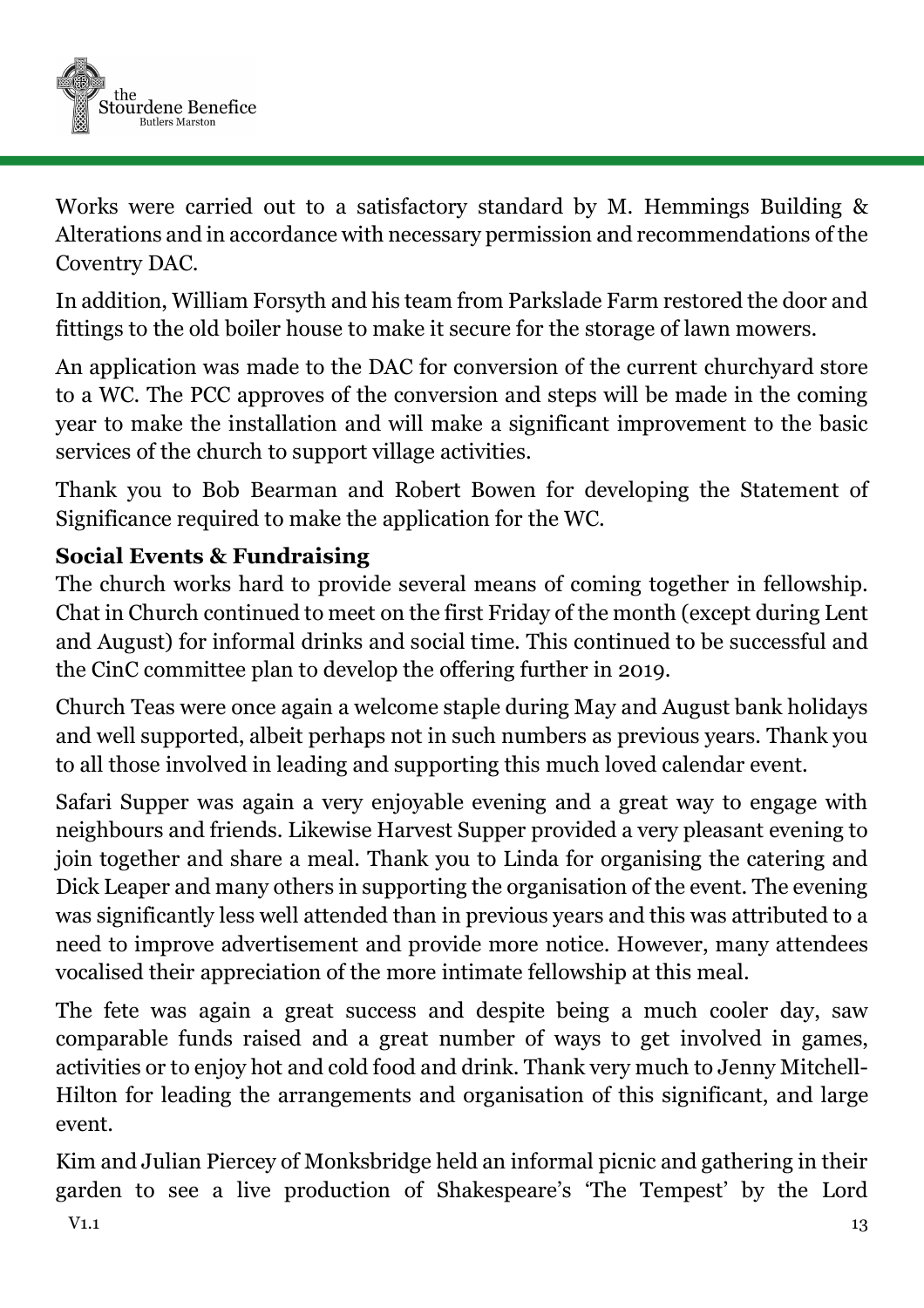

Chamberlain's Men. All proceeds were very kindly donated to the church which were of course, very gratefully received.

## **BMCS**

During 2018, Lynn Arnold led four professional classical music concerts for piano and cello, piano duets and piano and violin. The concerts continue to be well attended, although in lower numbers this year than previously and the standard of music continues to be outstanding, bringing professional music to our locality. Thank you to Lynn and the BMCS committee for their ongoing commitment to the concert series that also provides a significant income for church funds.

## **Church Ornaments**

All church ornaments and assets remain accounted for and both Terrier and Inventory are up to date.

#### **Final Summary**

2018 has been another busy year for the church of Butlers Marston. The people of the church including the PCC are tremendously talented and freely giving people who go on supporting the work of the church tirelessly, and I would like to thank them all for making such a great contribution. There is no doubt in my mind that we will need to prioritise seeking out more support and resource if we are to go on to achieve the plans that we have for the fabric of the church whilst making space for development and nourishment of the spiritual life as a church too, both for our existing congregation and also for inviting and leading new members too. We are a great team and it is with great regret that if elected for the coming year of service, that it will be my last in the role of churchwarden after six years in post. I look forward to the coming year and preparing the way for a new churchwarden and handing over as carefully, clearly and sustainably as I possibly can.

The PCC would also like to record its thanks to Messrs H.L Barnes and Sons, Chartered Accountants for their generous auditing of our accounts; their guidance and help is greatly appreciated.

*Matthew Arnold*  Churchwarden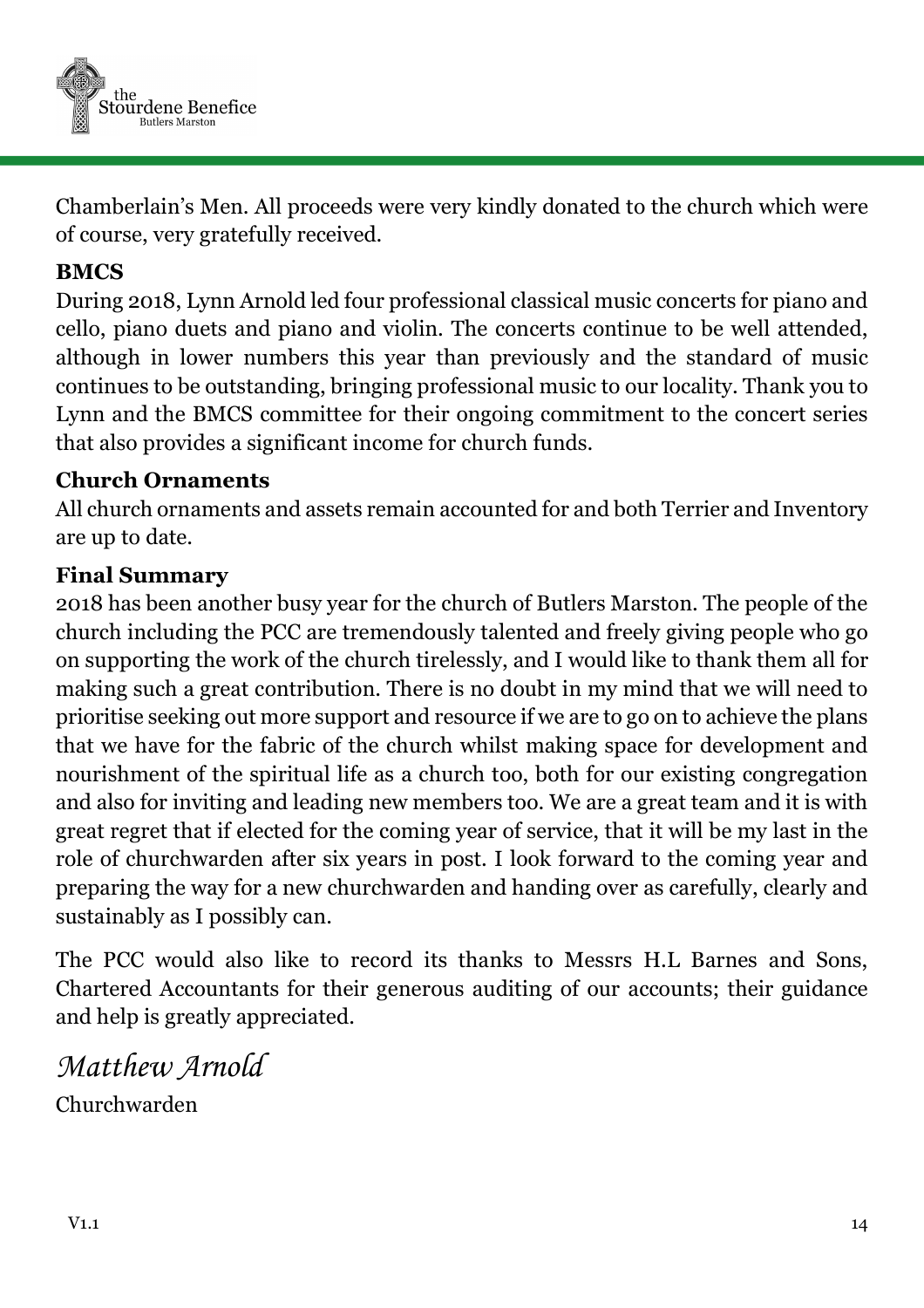

## **TREASURER'S APCM REPORT FOR YEAR ENDED DEC. 2018**

At  $31^{st}$  December 2018, monetary assets totalled £39,752 (2017 = £41,177) represented by £23394 in the Unrestricted General Fund and the remaining £16,358 being distributed amongst the various restricted and designated funds detailed on page 7 of the financial statement. The accounts of 2018 demonstrate a general downward trajectory in income, both by giving and also by events, during a year that has been unusually expensive in maintenance.

#### **Unrestricted General Fund**

|                                         | 2018   | 2017      | $% +$        |
|-----------------------------------------|--------|-----------|--------------|
| <b>Receipt over payment</b>             | £1,825 | £ $5,775$ | 68% decrease |
| Voluntary giving                        | £8,527 | £10,187   | 16% decrease |
| Regular collections &<br>planned giving | £5,128 | £7,092    | 28% decrease |

As an overview over the last two years:

The PCC would like to thank all regular givers and those who provide donations to the church. Once again, regular collections and planned giving have covered our Parish Share fee of £6,230 in its entirety. A lower income this year has been noted; this is partially due to no large donations from the Campion family - 2017 & 2016 both gratefully received c.£2,000 from the Campions in each year. The Parish Share rose from £6,052 to £6,230 due to both inflation and also as the churches of Shipston Deanery no longer rely on the Coventry Diocesan Support Fund at all.

Considering the incoming funds: voluntary, regular collections and planned giving (£8,527) raises more than double the moneys than the activities that generate funds for the church do (£3,565).

Continuing the analysis of 2018 incoming funds, regular giving has raised £4994 and service giving has raised  $£2,481$ , totalling  $£7,475$ . Butlers Marston church has three proportionally significant donors by direct debit, raising £4,320. The giving strategy of the Church of St Peter & St Paul, Butlers Marston, needs consideration in its development, in terms of sustainability and access as this is clearly a vulnerable situation. 2017 giving demonstrated the success of digital campaign giving through *VirginMoneyGiving* with our New-Testamentathon. Thus a future aim would be to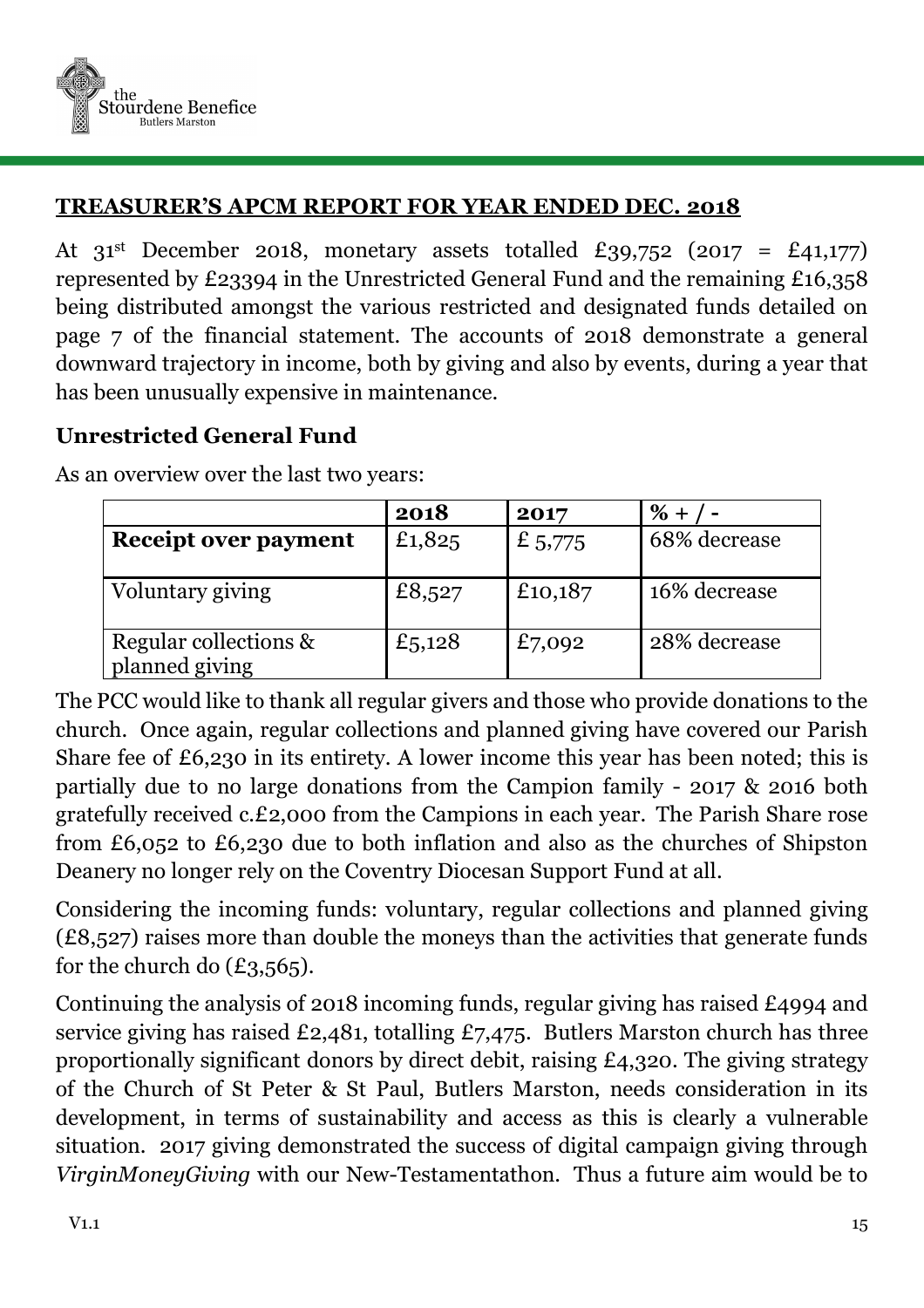

consider how we give in church services, digitally and otherwise, whether by using a card reader for the collection or by SMS text-scheme, whereby one is invited to text  $£5$  and then that money goes to the church (instead of  $\alpha$  as well as the traditional collection).

Total receipts including all fundraising totalled £13,663 (2017 = £17,282), with an additional £3086 transferred into the account from both the restricted & designated fabric funds to cover the building works accomplished by Matthew Hemmings.

```
Total payments were slightly higher, at £11,838 (2017 = £11,507.
```
The PCC will continue to monitor its finances closely and focus its efforts in the coming period to ensure that expenses support mission and growth of the church whilst balancing its reserves to maintain the building and support its development. We are in a financially robust position; although we cannot afford to be complacent we should be very pleased with the results of everyone's efforts to maintain a healthy balance during 2018. Thank you to everyone involved for their hard work.

To provide some perspective on the running costs of the church, if we consider that our total payments for the year of 2018 were £11,838, this figure equates to a daily operating cost of £32 and therefore a weekly operating cost of approximately £224.

# **Other Funds**

The restricted and ring fenced funds are divided as follows:

- The BMCS account has fallen by £64 as a result of the income from four concerts during the year being offset by tuning and servicing the organ.
- The Bell fund has risen by £98 through income from donations from those ringing quarter peals.
- The Churchyard fund has fallen by £277; a kind donation from Derek Campion from the Church Fete has been offset by costs for mowers repairs and services for use in the churchyard.

The PCC holds its operating funds with HSBC Bank, Stratford-upon-Avon and the NS&I Savings accounts, and it is our policy to invest our surplus fund balances with the CBF Church of England Deposit Fund.

# **Reserves Policy**